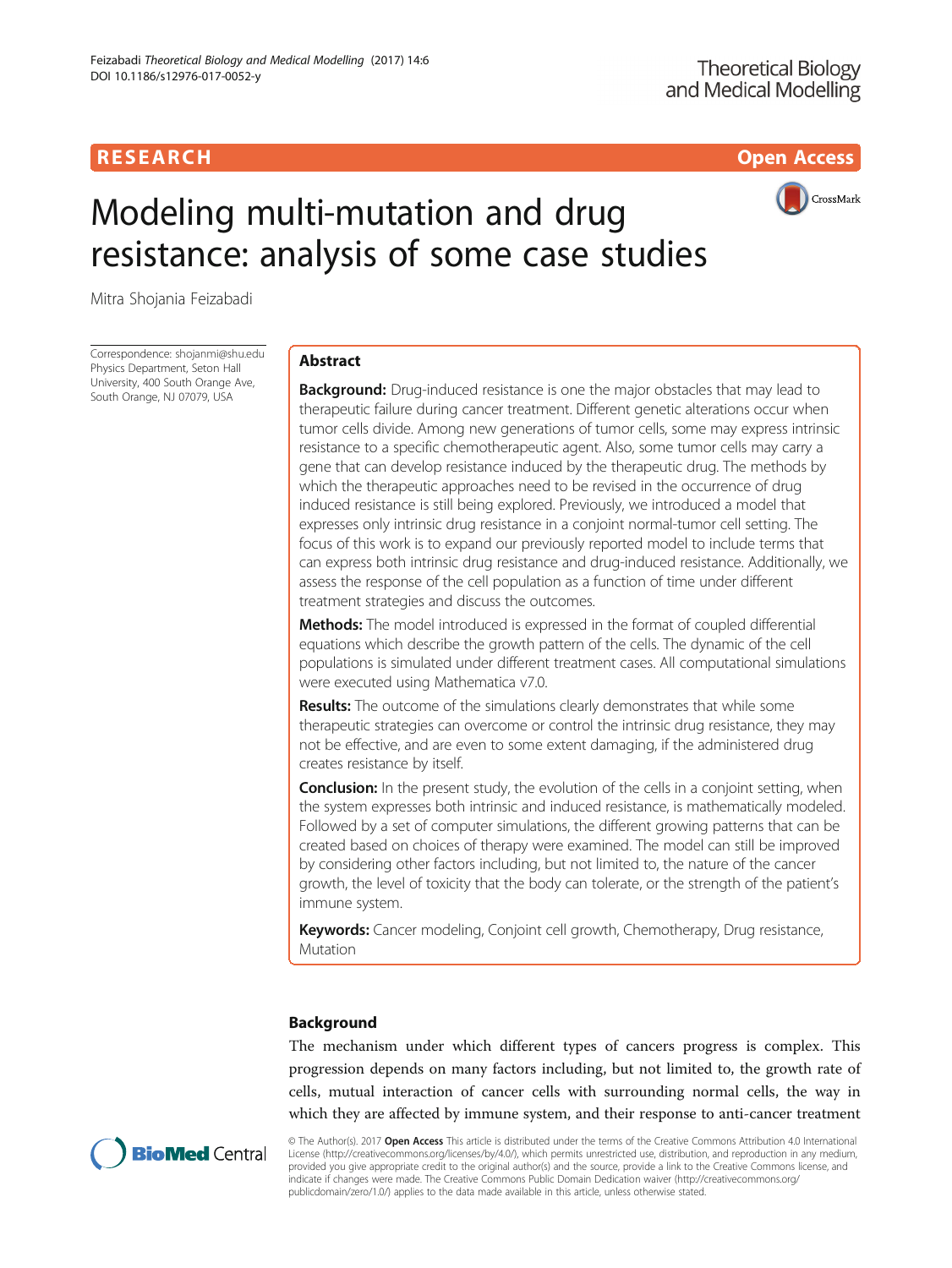strategies. It also depends upon the mutations that may happen during cell division, leading into the inapplicability of chemotherapeutic treatments.

The most common therapeutic approach to reduce the population of cancer cells and control their progression is chemotherapy. However, on many occasions, the success of this treatment is barred as a result of ineffectiveness of the drug used, which is known as drug resistance [[1\]](#page-9-0). Some of the factors that can contribute to the creation of drug resistance are related to the drug delivery defects, insufficient drug activation at the tumor site, or the resistance that results from genetic mutation of the tumor cells [[2](#page-9-0), [3\]](#page-9-0). Given the importance of implementing the best therapeutic strategy, detecting any pre-existing drug resistance, or any resistance induced by the drug during a course of chemotherapy, is important as it provides insight into the way in which the chemotherapeutic approach needs to be modified [[4\]](#page-9-0).

Cancer cells constantly divide into new generations of cancerous cells. Some of the newly born cells may contain mutated genes that express resistance to anticancer drugs, while the rest can still be susceptible to the therapy. This type of drug resistance is known as intrinsic resistance. A variety of approaches are being implemented to overcome the development of intrinsic drug resistance, including the uses of very high doses of chemotherapy, or utilizing combination therapies [\[5](#page-9-0)]. However, the success of chemotherapeutic treatments is less probable in cases when the implemented drug induces drug resistance. For example, some works show that in the case of drug induced resistance, it takes only few days for a tumor to regrow after the appearance of the resistance [\[6](#page-9-0)]. In some types of cancers, such as non-small cell lung cancer (NSCLC), a high percentage of patients develop drug resistance after long-term drug administration. In NSCLC, this kind of drug resistance is associated with a new set of mutations (T790M) created among wild cancerous tumor cells exposed to the specific chemotherapeutic agent. In such cancers, while the drug-responsive tumor cells shrink, the mutated tumor cells become resistant to the therapy; therefore, they grow and form a new tumor that no longer is responsive to the treatment [\[7](#page-9-0)].

An effective adjustment to a therapeutic approach is tied to a close monitoring of the evolution of untreated and treated normal and cancer cells, and the detection of any sign of resistance that may occur during the term of therapy. Modeling the evolution of the system has attracted more attention as it can provide insight into the progression of the diseases under a specific treatment; therefore, it is considered a parallel tool for tailoring the therapeutic approaches.

The various models expressed the growth of untreated normal and tumor cells with their possible interactions [\[8](#page-9-0)–[12\]](#page-9-0). These models were then expanded to evaluate the dynamic of the system when different therapeutic approaches, including chemotherapy, viro-therapy, radiation, and immunotherapy, were utilized. Also, some models have mathematically and numerically examined different cases in which some level of drug resistance exists in the system [\[13](#page-9-0)–[23\]](#page-10-0). The evolution of different types of cancer cells in a multi-resistance setting under chemotherapeutic treatment is not well considered in previous researches.

The aim of the present study is to construct a new model to improve biological reliability, and to enable the evaluation of the conditions in which the special chemotherapeutic drug can contribute to the treatment of cancer or cause more damage during the treatment by including drug resistance.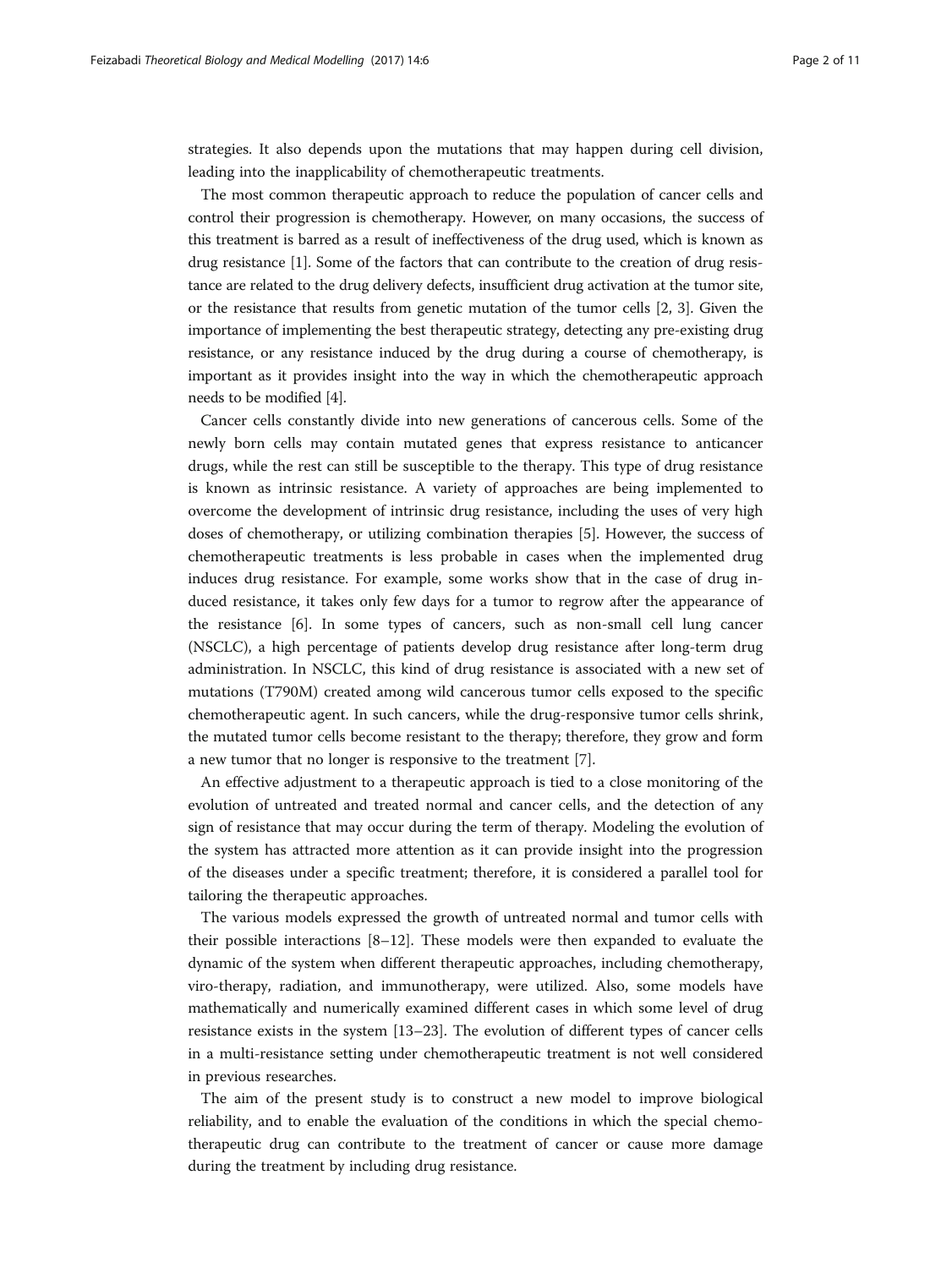<span id="page-2-0"></span>This paper focuses on simulating the evolution of different types of cancer cells in a multi-resistance setting under chemotherapeutic treatment.

# Methods

# Conjoint core model in an intrinsic chemo-resistance setting

In a conjoint setting, normal and tumor cells interact with one another during their growth. This mutual interaction between normal and tumor cells has been biologically detected and was initially modeled by Witten [[8, 9](#page-9-0)]. In our previous work, we modified this core model to include the resistance that tumor cells may express against chemotherapeutic agents. To set this modification, we first considered that the control of normal cells over the growth of tumor cells is negligible, as it is large tumor cells that mainly express resistance to the treatment. We then included a second group of tumor cells in the core model. We assumed that this new group of tumor cells would be created during cell division and would carry a mutated gene that causes intrinsic resistance against a specific type of chemotherapeutic agent. Further, we assumed that this group of tumor cells would also grow under the logistic growth law. This model can be analyzed in the presence of a specific anti-cancer agent, where the population of drug-responsive tumor cells is reduced as a result of the interaction with the drug. The dynamic of the component of this system was characterized by the following set of equations:

$$
\frac{dT(t)}{dt} = r_T T \left( 1 - \frac{T + T_R}{K_T} \right) - \tau T(t) - a_T (1 - e^{-MC}) T, \quad ; \qquad T(0) = T_0 \tag{1a}
$$

$$
\frac{dT_R(t)}{dt} = r_R T_R \left( 1 - \frac{T + T_R}{K_R} \right) + \tau T(t) ; \qquad T_R(0) = T_{R0}
$$
 (1b)

$$
\frac{dN(t)}{dt} = r_N N \left( 1 - \frac{N}{K_N} \right)
$$
  
+  $\kappa (T + T_R) \left( 1 - \frac{T + T_R}{T^*} \right) - a_N (1 - e^{-MC}) N.$   $N(0) = N_0$  (1c)

where N(t), T(t),  $T_R(t)$  are respectively the total number of normal cells, drugresponsive tumor cells, and drug-resistant tumor cells with the unit of cells. Also,  $K_N$ ,  $K_T$ ,  $K_R$  are the carrying capacity of normal cells and two types of tumor cells with the unit of cells. The per capita growth rate for the drug-responsive tumor cells, drug-resistant tumor cells, and normal cells are expressed by  $r_T$ ,  $r_R$ ,  $r_N$  with the unit of time−<sup>1</sup> . The T\* is the critical size of the collection of tumor cells with the unit of cells. The second term in equation 1c represents the interaction between tumor and normal cells. In this term κ has the units of time<sup>-1</sup>. The drugresponsive tumor cells become intrinsically resistant tumor cells with a mutation rate of τ (time−<sup>1</sup> ). The last term in eq. 1a and 1c represents the interaction of normal and drug-responsive tumor cells with chemotherapeutic drugs. These cells die due to drug toxicity. The response function to the chemotherapeutic drug can be structured as  $a_i(1-e^{MC})$ , where M is associated to the drug pharmacokinetics and known as the drug efficiency coefficient with the unit of  $m^2.mg^{-1}$ , and C represents the amount of the drug at the tumor site (mg.  $m^{-2}$ ). The coefficient  $a_i$  when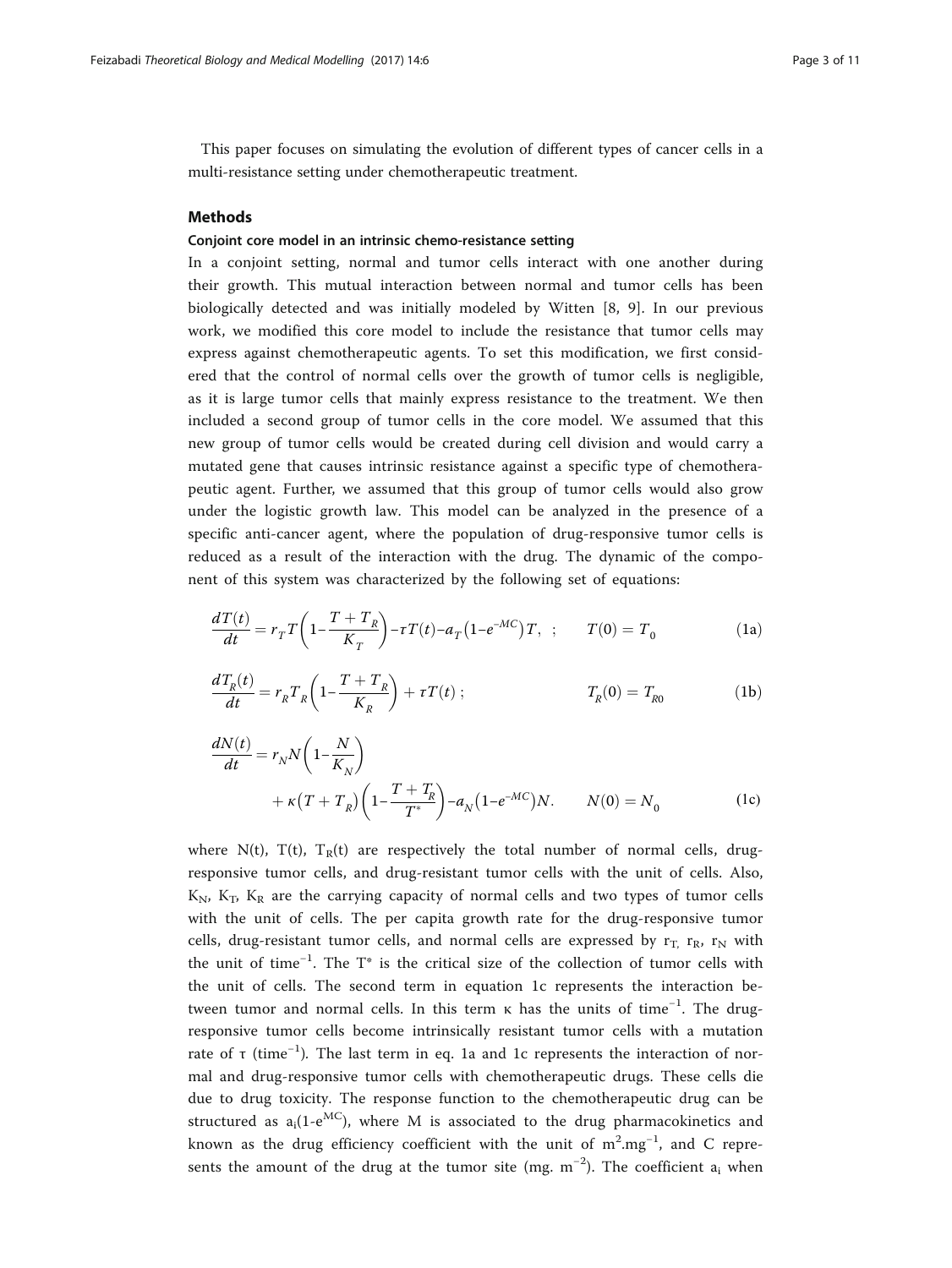i = N, T with the unit of time<sup>-1</sup> expresses the rate of chemotherapy-induced death [[18,](#page-9-0) [24](#page-10-0)].

To achieve a more complete picture of the evolution of the cells in a drug resistance setting, the current model is modified below to include those types of drug resistance created as a result of interaction with chemotherapeutic agents.

# Conjoint core model and drug-induced resistance and simulations Extended model

A group of tumor cells with specific mutated genes may develop resistance to chemotherapeutic agents as they interact with the drug. To introduce this type of the drug resistance in our model, three groups of tumor cells were considered. As explained before, the first group are tumor cells that are responsive to the drug and grow under the logistic law, and their population decreases as they interact with the drug. The drug-sensitive tumor cells create a new generation of tumor cells as they divide. We assume that the newly born tumor cells can be placed in one of the following three groups. The first group includes those that are still responsive to the administered drug, and are known as wild tumor cells, T. The second group is those tumor cells that are still responsive to the drug, but carry a mutated gene that causes drug resistance as they interact with the introduced drug. These tumor cells are placed in the category of mutated tumor cells,  $T_M$ . The third group of tumor cells is those that are not responsive to the drug and intrinsically resist the administered drug. This group is identified by  $T_R$ . All of these tumor cells are assumed to grow under the logistic law. The term  $\tau_1T(t)$  in equations [1a](#page-2-0) and [1b](#page-2-0) expresses the transition of wild tumor cells to resistant tumor cells. The newly introduced term  $\tau_2T(t)$  in equations [2a](#page-4-0) and [2c](#page-4-0) represents the transition of wild tumor cells to mutated tumor cells. Also, the toxic effect of the administered drug, which leads to the reduction in populations of cells, has been expressed by  $a_T(1-e^{MC})T$  on wild tumor cells as well [\[24](#page-10-0)]. The interaction of the drug with the mutated tumor cells partially kills them and partially turns them into drug-resistant tumor cells. The toxic effect of the drug which leads to the reduction of the population of mutated tumor cells has been expressed as  $a_{TM}$  (1-e<sup>MC</sup>)T<sub>M</sub>, where  $a_{TM}$  is the killing rate of mutated tumor cells induced by the first administered drug. Also, we considered that the mutated tumor cells also follow the logistic growth. Therefore,  $K_M$  and  $r_M$  are the carrying capacity of the mutated tumor cells and per capita growth rate of this group of tumor cells, respectively. The term that expresses the conversion of mutated tumor cells to drug-resistant in equations [2b](#page-4-0) and [2c](#page-4-0) has been expressed by  $\tau_{\text{M}\rightarrow\text{R}}(1-\text{e}^{-})$  $^{MC}$ )T<sub>M</sub>. In this term  $\tau_{M\rightarrow R}$  with the unit of time<sup>-1</sup> expresses the conversion rate of mutated tumor cells to resistant tumor cells due to interaction with the drug.

Furthermore, to evaluate cases that undergo combination therapy, a second chemotherapeutic drug can be added to the treatment, in the way that this second drug can be effective on drug-resistant tumor cells and can be mathematically introduced as  $a_{TR}$  $(1-e^{-MC_2})T_R$  (equation [2b](#page-4-0)). In the following equations, a<sub>T</sub>, and  $a_{TM}$ , are the death rate induced by the first administered chemotherapeutic drug, while  $a_{TR}$  is the death rate of the tumor resistance cells induced by this second drug. In addition, the concentration of the second drug is introduced by  $C_2$ .

The schematic view of the system interactions is expressed in Fig. [1](#page-4-0).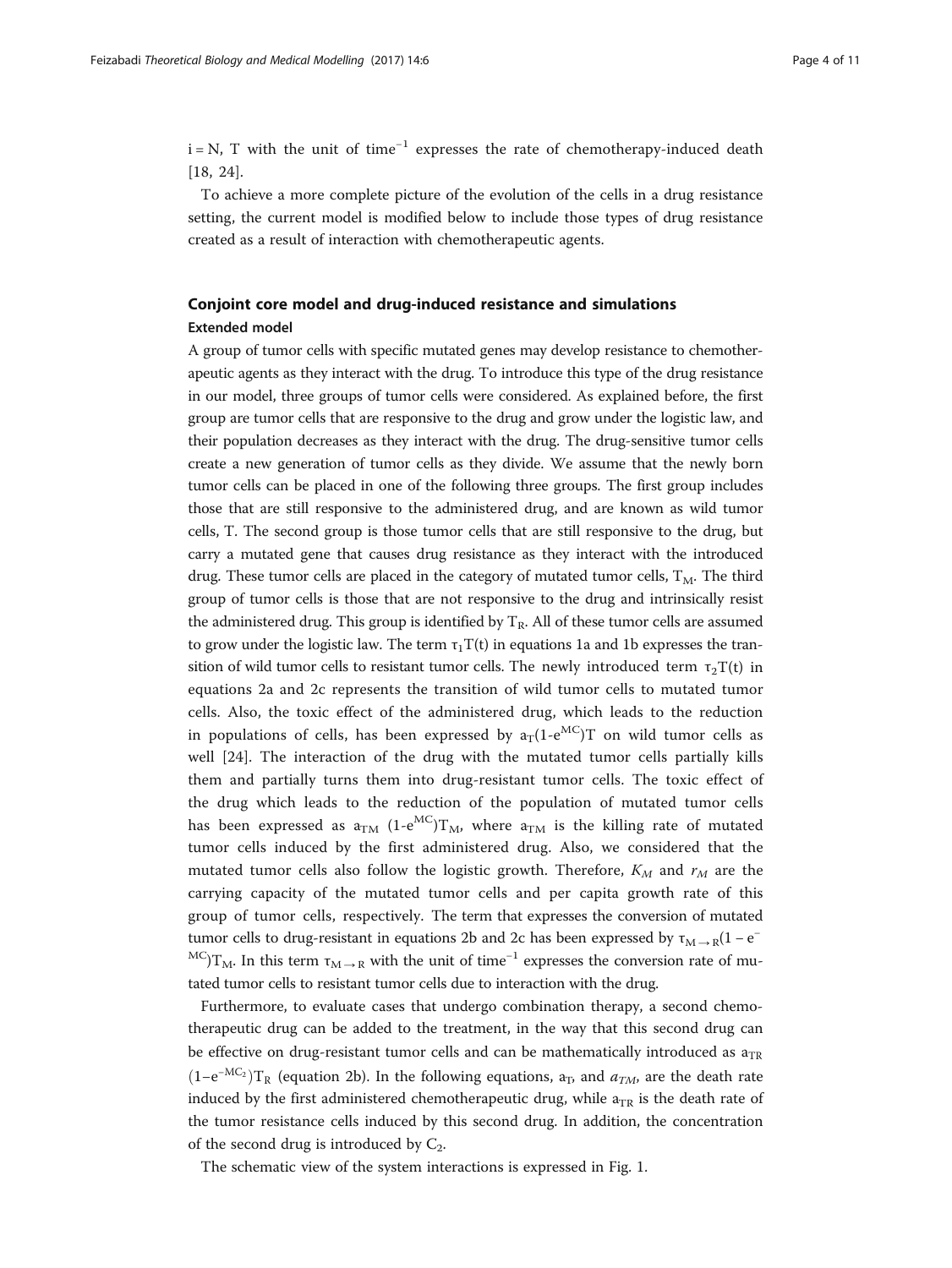<span id="page-4-0"></span>

The dynamic of the system under these conditions can be expressed as below:

$$
\frac{dT(t)}{dt} = r_T T \left( 1 - \frac{T + T_R + T_M}{K_T} \right) - r_1 T(t) - r_2 T(t) - a_T (1 - e^{-MC}) T; \quad T(0) = T_0 \quad (2a)
$$

$$
\frac{dT_R(t)}{dt} = r_R T_R \left( 1 - \frac{T + T_R + T_M}{K_R} \right) + r_1 T(t) \n+ r_{M \to R} (1 - e^{-MC}) T_M - a_{TR} (1 - e^{-MC_2}) T_R; \qquad T_R(0) = T_{R0} \quad (2b)
$$

$$
\frac{dT_M(t)}{dt} = r_M T_M \left( 1 - \frac{T + T_R + T_M}{K_M} \right) + r_2 T(t) - a_{TR} (1 - e^{-MC}) T_M - r_{M \to R} (1 - e^{-MC}) T_M; \qquad T_M(0) = T_{M0} \quad (2c)
$$

$$
\frac{dN(t)}{dt} = r_N N \left( 1 - \frac{N}{K_N} \right) + \kappa (T + T_R + T_M)
$$
  

$$
\left( 1 - \frac{T + T_R + T_M}{T^*} \right) - a_N (1 - e^{-MC}) N.
$$
  $N(0) = N_0$  (2d)

# Numerical simulations and choice of parameters

To evaluate the dynamic of the cells, different cases and therapeutic approaches have been analyzed through a series of numerical simulations and under various treatment approaches. Table [1](#page-5-0) expresses the values of parameters in each of the treatment strategies that has been numerically evaluated below.

The set of equations introduced above (2a-2d) shows the population dynamic of four variables (T,  $T_R$ ,  $T_M$ , N). The terms of these equations and associated parameters describe the growth of each introduced population of the cells, or the way that they are affected as a result of a) the existing dependency among populations, b) transition among populations, and c) the interaction with the drug.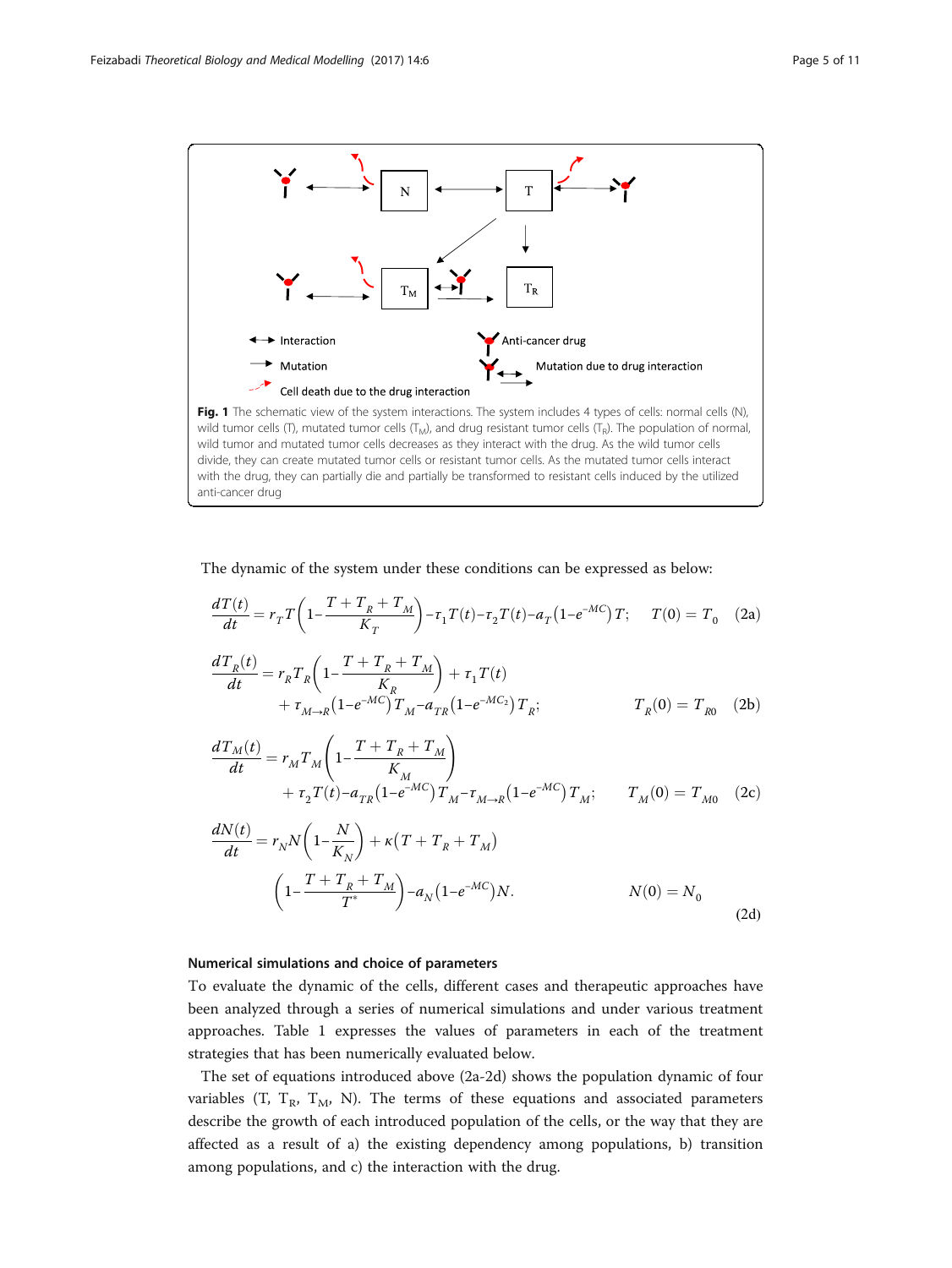| Resistance<br>Detected            | Growth<br>Parameters                                                                                                                                         | Specifications<br>of Drug I                                                                                                          | T <sub>2</sub>                                                | $T_M \rightarrow R$                                       | $\tau_1$                                       | Specifications<br>of Drug II                                                            |
|-----------------------------------|--------------------------------------------------------------------------------------------------------------------------------------------------------------|--------------------------------------------------------------------------------------------------------------------------------------|---------------------------------------------------------------|-----------------------------------------------------------|------------------------------------------------|-----------------------------------------------------------------------------------------|
| Drug-<br>Induced                  | $K_T = K_N = K_R = 10^6$<br>(cells)<br>$r_T = r_r = r_M$<br>$= 0.25$<br>$r_n = 0.5 \text{ day}^{-1}$<br>$K = 0124$ day <sup>-1</sup><br>$T^* = 3*10^5$ cells | Constant Drug<br>$C = 0.2$<br>$(mq.m^{-2})$<br>$a_T = 0.15$<br>$\frac{1}{\text{day}^{-1}}$<br>$t(stat) = 50 \text{ days}$            | $10^{-3}/day$<br>Mutation<br>starts at<br>$t = 0$ day         | $10^{-4}/day$<br>Conversion<br>starts at<br>$t = 50$ days | $\Omega$<br>(No<br>intrinsic<br>resistance)    | 0(No)<br>combination<br>therapy)                                                        |
| Drug-<br>Induced                  | Same as above                                                                                                                                                | Constant Drug<br>$C = 0.2$ (mg.m- <sup>2</sup> )<br>$a_T = 0.15$ (day <sup>-1</sup> )<br>$t(stat) = 50$ days                         | $10^{-3}/day$<br>Mutation starts at Conversion<br>$t = 0$ day | $10^{-4}$ /day<br>starts at<br>$t = 150$ days             | $\Omega$<br>(No<br>intrinsic<br>resistance)    | 0(No)<br>combination<br>therapy)                                                        |
| Drug-<br>Induced                  | Same as above                                                                                                                                                | Decaying Drug<br>$C = 0.2$ exp<br>$(-0.001 t)$<br>$(mq.m-2)$<br>$a_T = 0.15$<br>$(\text{day}^{-1})$<br>$t(stat) = 50$ days           | $10^{-3}/day$<br>Mutation<br>starts at<br>$t = 0$ day         | $10^{-4}/day$<br>Conversion<br>starts at<br>$t = 50$ days | $\mathbf 0$<br>(No<br>intrinsic<br>resistance) | 0(No)<br>combination<br>therapy)                                                        |
| Drug-<br>Induced and<br>Intrinsic | Same as above                                                                                                                                                | Decaying Drug<br>$C = 0.2$ exp<br>$(-0.001 t)$<br>$(mq.m^{-2})$<br>$a_T = 0.15$ (day <sup>-1</sup> )<br>$t(start) = 50 \text{ days}$ | $10^{-3}/day$<br>Mutation starts at Conversion<br>$t = 0$ day | $10^{-4}$ /day<br>starts at<br>$t = 50$ days              | $10^{-4}/day$                                  | $C_2 = 0.6$<br>$(mg.m^{-2})$<br>$a_{TR} = 0.15$<br>$(day-1)$<br>t(start)<br>$= 50$ days |

<span id="page-5-0"></span>**Table 1** Parameters used in simulations in different therapeutic cases introduced above

The description of parameters are:  $\tau_2$ : Mutation rate of wild tumor cells to tumor cells with the gene that can potentially go through second mutation to drug-resistant cells as they interact with the drug.  $\tau_{M \to R}$ : Mutation/ conversion rate of mutated tumor cells with targeted gene to drug-resistant tumor cells.  $\tau_1$ : Mutation rate of wild tumor cells to drug-resistant tumor cells. Specifications of Drug I (Effective on wild and mutated tumor cells). Specifications of Drug II (Effective on drug resistant tumor cells). Also, the common parameters related to the tumor growth are:  $K_{Ni}$ ,  $K_{Ti}$ ,  $K_{ Ri}$ : the carrying capacity of normal cells and two types of tumor cells. The per capita growth rate for the drug-responsive tumor cells, two groups of drug-resistant tumor cells, and normal cells are expressed by  $r_T$ ,  $r_R$ ,  $r_M$ ,  $r_N$ . The T\* is the critical size of the collection of tumor cells. κ is the parameter expresses interaction between tumor and normal cells

The values of the parameters associated to the growth of tumor cells are tumorspecific. Also, previously reported measurements show that the obtained values from participants in clinical trials may also be different from those obtained from in vivo experiments [\[24](#page-10-0)]. The current work has no concentration on a specific type of tumor. However, the values of the parameters we have chosen are in the range with those reported by other studies. For parameters with no specific reported values, ad hoc values have been chosen. The goal is to analyze the behavior of the system under these specifically chosen cases. Below, the choice of parameters has been explained with further details.

Two parameters that describe the growth are the growth rate and the carrying capacity. Other studies have reported a value of less than one for the growth rate, and a carrying capacity between  $10^5$  cells and  $10^9$  cells [\[15,](#page-9-0) [25\]](#page-10-0). However, it should be noted that the value of the carrying capacity is organs-specific [\[26\]](#page-10-0). To be in this range, the adapted values in this study are  $K_M = K_T = K_N = K_r = 10^6$  (cells),  $r_T = r_R = r_M = 0.25$  (day<sup>-1</sup>),  $r_N = 0.5$ (day<sup>-1</sup>). To choose the value of T<sup>\*</sup>, we referred to the reported study of Demicheli et al. [[27](#page-10-0)], which explains that more information is available on the initial and last stages of the tumor growth than on tumor growth in the intermediate phase. The study explains that the growth pattern in the intermediate phase is very complex and tumor specific. The critical tumor cell size of human colon carcinoma cell line "LoVo," where the pattern of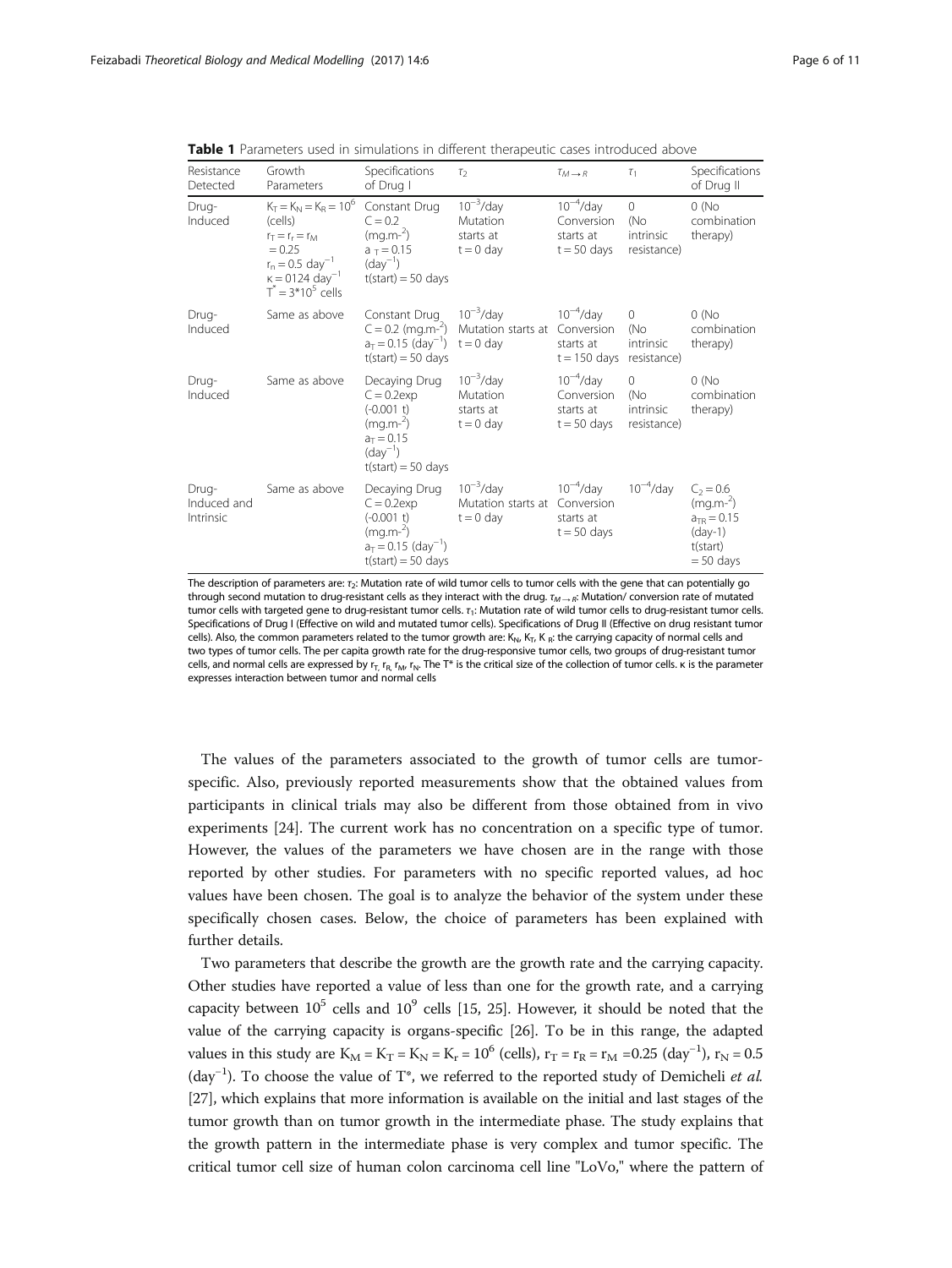growth deviated from the Gomertizian, was measured to be in the intermediate phase of growth when the tumor cell population was approximately  $10^3$  cells [\[27](#page-10-0)]. Relying on the findings of this study, and since the carrying capacity (the last phase of growth) in the current work is set to be  $10^6$  cell, T<sup>\*</sup> has been chosen to be  $10^5$  cells, to be placed in the intermediate growth phase.

The parameters related to the chemotherapeutic agents are: the death rate of the tumor cells induced by the drug, the drug concentration and, accordingly, toxicity coefficient, and the drug pharmacokinetics parameters. The induced death rate for drug sensitive tumor cells a<sub>TR</sub> and  $a_T$  (0.15 day $^{-1}$ ) are considered to be equal, and the order of the value of these parameters is consistent with those reported by previous studies [[15\]](#page-9-0). Also, the two parameters are associated to the chemotherapeutic agent: "M", the pharmacokinetics parameters with a value of 1, and C, the drug concentration or toxicity coefficient [\[24](#page-10-0)]. We first evaluated the cases when the drug concentration remains constant (C = 0.2 mg.m<sup>-2</sup>) in the tumor site. Then, the dynamic of the cell populations was evaluated in cases in which the amount of the chemotherapeutic agent went under decay in the tumor site. This decay was considered to be exponential with the drug decaying rate of 10<sup>-3</sup> day<sup>-1</sup>. The value for the decaying parameter is an ad hoc value and is case based.

The value of the parameters related to the transition of the cells from one subpopulation to another are also ad hoc values. These transitions include those from wild tumor cells to resistant tumor cells; wild tumor cells to mutated tumor cells that can be converted to resistant tumor cells as they interact with the drug; and mutated tumor cells to resistant tumor cells. The method of measurement of the rates of these mutations and transitions is being explored. Therefore, the evaluation of the dynamic of the system is limited to the case study with some ad hoc values. The selected values for these parameters are reflected in Table [1.](#page-5-0)

Under this general method of choosing parameters, different values are considered for the parameters that are linked to the therapeutic approaches. The outcomes of simulations under these choices are discussed below.

### Results and Discussion

# Numerical simulations under different therapeutic approaches Constant drug and drug-induced resistance

Under the first therapeutic approach, it is assumed that the drug is administered at t = 50 days. The amount of the drug and the killing rates are considered to be constant. It is also considered that as the drug is introduced, the mutation to the second group of tumor cells, T<sub>M</sub>, starts immediately at the rate of 10<sup>-3</sup> per day. Part of the population of the mutated tumor cells will then be transformed into resistant tumor cells. However, as they are still responsive to the drug, another part dies due to the toxic effect of the drug. Those that remain will grow and create new cells that carry the mutated gene, which potentially can create drug-induced resistance. The outcome of the simulation expressed in Fig. [2a](#page-7-0) shows that the population of mutated tumor cells and wild tumor cells have been successfully controlled in the time frame of simulation  $(t = 500 \text{ days})$ . They both die out of the system. The drug-resistant tumor cells are initiated and grow as well.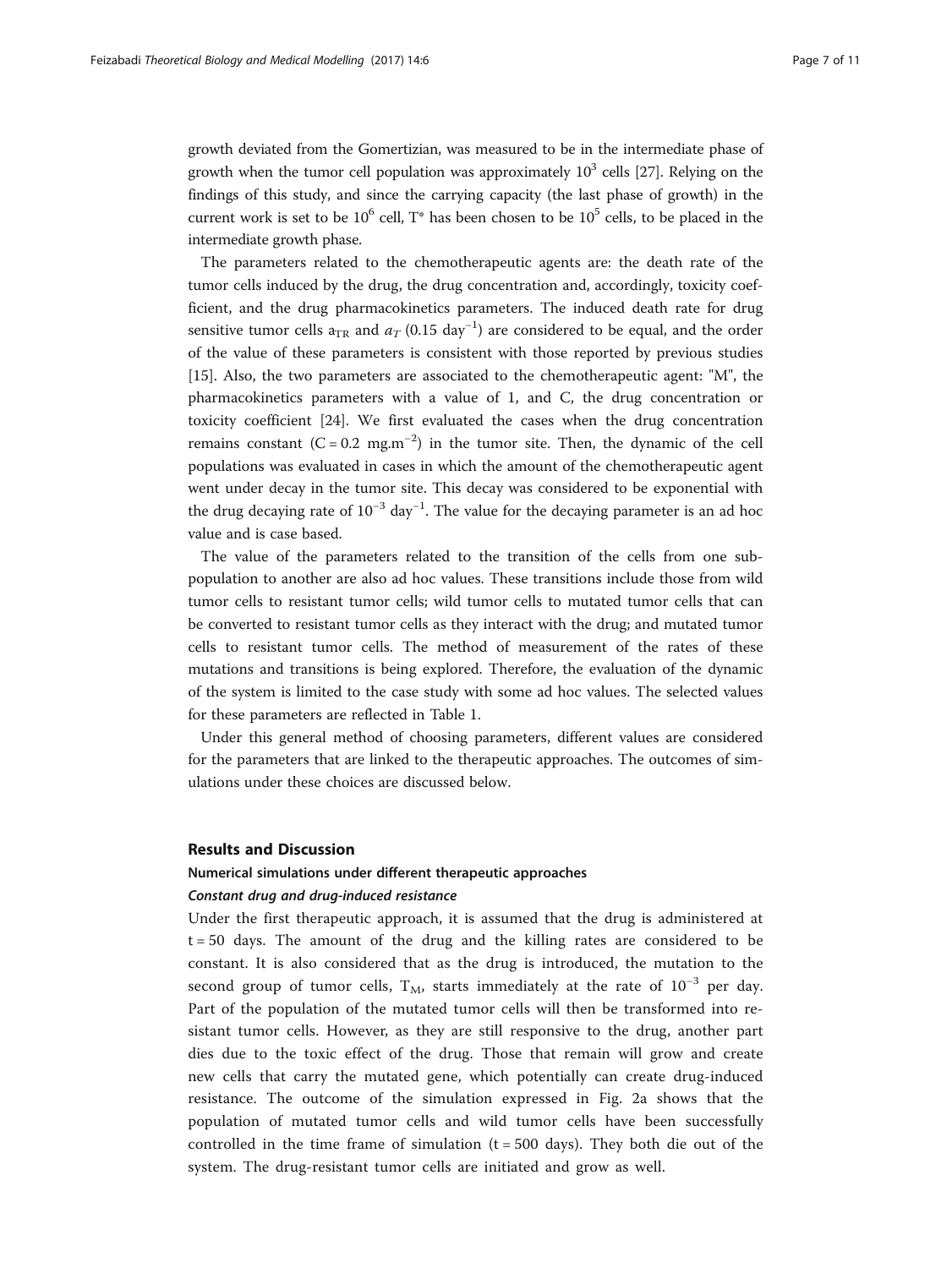<span id="page-7-0"></span>In our work, a Gompertzian model is considered for the growth of cells with the chosen value for the carrying capacity equal to  $10^6$  cells. Therefore, the critical point of the growth, when the cells enter a slower phase of growth, is around  $2*10^5$  cells. This critical point is considered as a point when tumor population becomes clinically detectable [\[28\]](#page-10-0). In such a case, around  $t = 375$  days, their populations can be detectable. However, they immediately grow and become the dominant population at the end of the simulation time,  $t = 500$  days. Figure 2b evaluates the clinically observed cases when the drug-induced resistant tumor cells mutate as the wild tumor cells interact with the administered drug for a long time. Distinct from Fig. 2a, in this simulation, it is assumed that the transformation of the mutated tumor cells to resistant cells starts at the later time of  $t = 150$  days. The shrinkage of drug-responsive tumor cells can be seen. In this case, the population of drug-resistant tumor cells is not yet dominant at the end of the simulation.

## Decaying drug and drug-induced resistance

In Fig. 2c, the therapy with anti-cancer drug starts at  $t = 50$  days. However, the amount of the drug will not stay constant and decreases exponentially over time, with a decay factor of  $10^{-3}$  day<sup>-1</sup>. At t = 450 days, the drug-resistant tumor cells become detectable, and at the end of the simulation time, they are not dominant tumor cells. The population of drug-responsive tumor cells is still in the declining phase as they interact with the drug.



Fig. 2 Dynamic of Cells under Different Therapeutic Strategies. This figure expresses the evaluation patterns of normal cells (black line), Wild tumor cells that are responsive to the drug (orange line), Mutated tumor cells which can potentially convert to drug-resistant tumor cells while responsive to the drug (blue line), and drug-resistant tumor cells (red line). a: Under the first therapeutic approach, it is assumed that the drug is administered at t = 50 days. The amount of the drug and the killing rates are considered to be constant. It is also considered that as the drug is introduced, the mutation to the second group of tumor cells,  $T_{M_b}$  starts immediately at the rate of  $10^{-3}$  per day. Distinct from the **a**, in the simulation **b**, it is assumed that the transformation of the mutated tumor cells to resistant cells starts at the later time of  $t = 150$  days. In  $c$ , the therapy with anti-cancer drug starts at t = 50 days. However, the amount of the drug will not stay constant and decreases exponentially over time, with a decay factor of 10<sup>-3</sup> day<sup>-1</sup>. The simulation **d** evaluates the case when the system expresses an intrinsic drug resistance, in addition to an induced drug resistance with the mutation rate of wild tumor cells to drug-resistant tumor cells of 10−<sup>4</sup> per day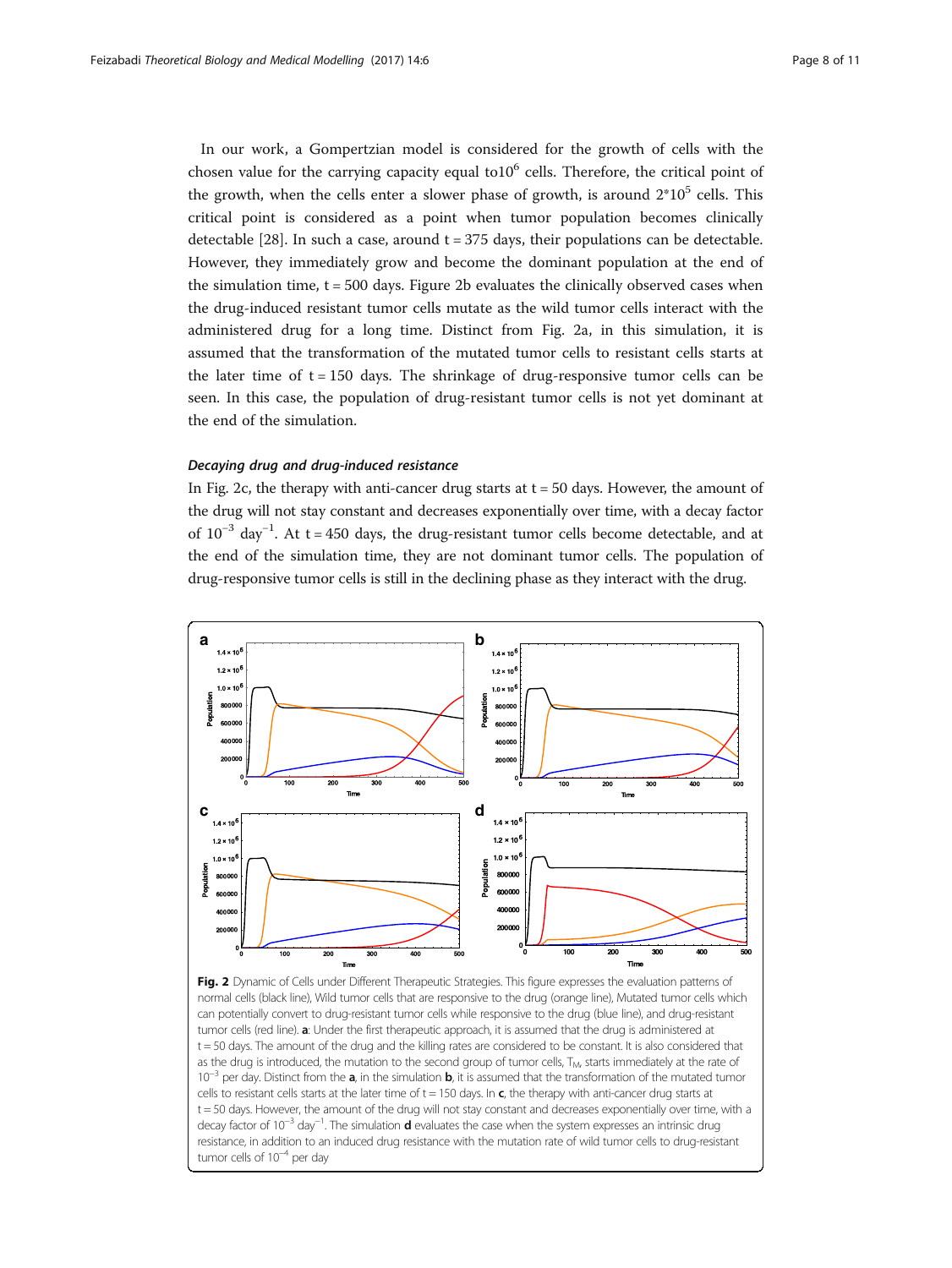In the current case, as the simulation shows, some wild and mutated tumor cells still exist in the system. As they are responsive to the drug, the treatment can be continued. The drug-resistant tumor cells were created with a delay, as compared with the previous case when the amount of the drug was constant, and the growth of drug-resistant tumor cells occurred earlier.

It should be noted that in some cases, detecting drug resistance can be an advantage, as the therapeutic approach can be altered accordingly. By switching to another drug or by utilizing a combination therapy, there can be a path to a more successful treatment. This, certainly, is a therapeutic choice, depending on many health factors of the given patient.

#### Intrinsic and drug-induced resistance

The simulation 2 d evaluates the case when the system expresses an intrinsic drug resistance, in addition to an induced drug resistance.

One of the therapeutic approaches to controlling intrinsic drug resistance is the use of a higher dosage of a drug in early stages of the cancer progression. Under the simulation conditions, it is assumed that two types of drugs are implemented, one with a higher dosage that is toxic to drug-resistant cells. The amount of this drug is considered to stay constant over time. The second drug is toxic to tumor-responsive cells. The amount of this drug decays exponentially over time. The result of this simulation shows that this approach is effective in overcoming drug-resistant tumor cells. By the end of the simulation time, they die out of the system and the remaining tumor cells are responsive to the drug. In such a case, tailoring the therapy to achieve the best outcome is again a factor of concern. As there are still some drug-responsive tumor cells in the system, the treatment with the second drug can be continued. However, since the drug-resistant tumor cells have died out of the system, the treatment with the first drug can be terminated. The continuation of the treatment with the second drug, which is effective on drug responsive cells, raises the possibility of the creation of another drug-resistant tumor cell. It is possible that periodic treatments could be a more successful therapeutic approach to control both the progression of cancer as well as the existing resistance.

# Conclusions

Cancer drug resistance, which is an obstacle to successful treatment outcomes, is not limited to intrinsic resistance. The success of the treatment becomes more unpredictable if the introduced drug induced some resistance. The utilization of different chemotherapeutic drugs, combination therapy, and periodic therapy are some protocols that are currently implemented. The use of modeling and computer simulations enhance our understanding of the evolution patterns that may occur during treatments. In the present study, the evolution of the cells in a conjoint setting, when the system expresses both intrinsic and induced resistance, is mathematically modeled. Followed by a set of computer simulations, the different growing patterns that can be created based on choices of therapy were examined. The model can still be improved by considering the nature of the cancer growth: for example, it would be more realistic to include such things as the blood supply, the three dimensionality of the growth, and other important biological variables.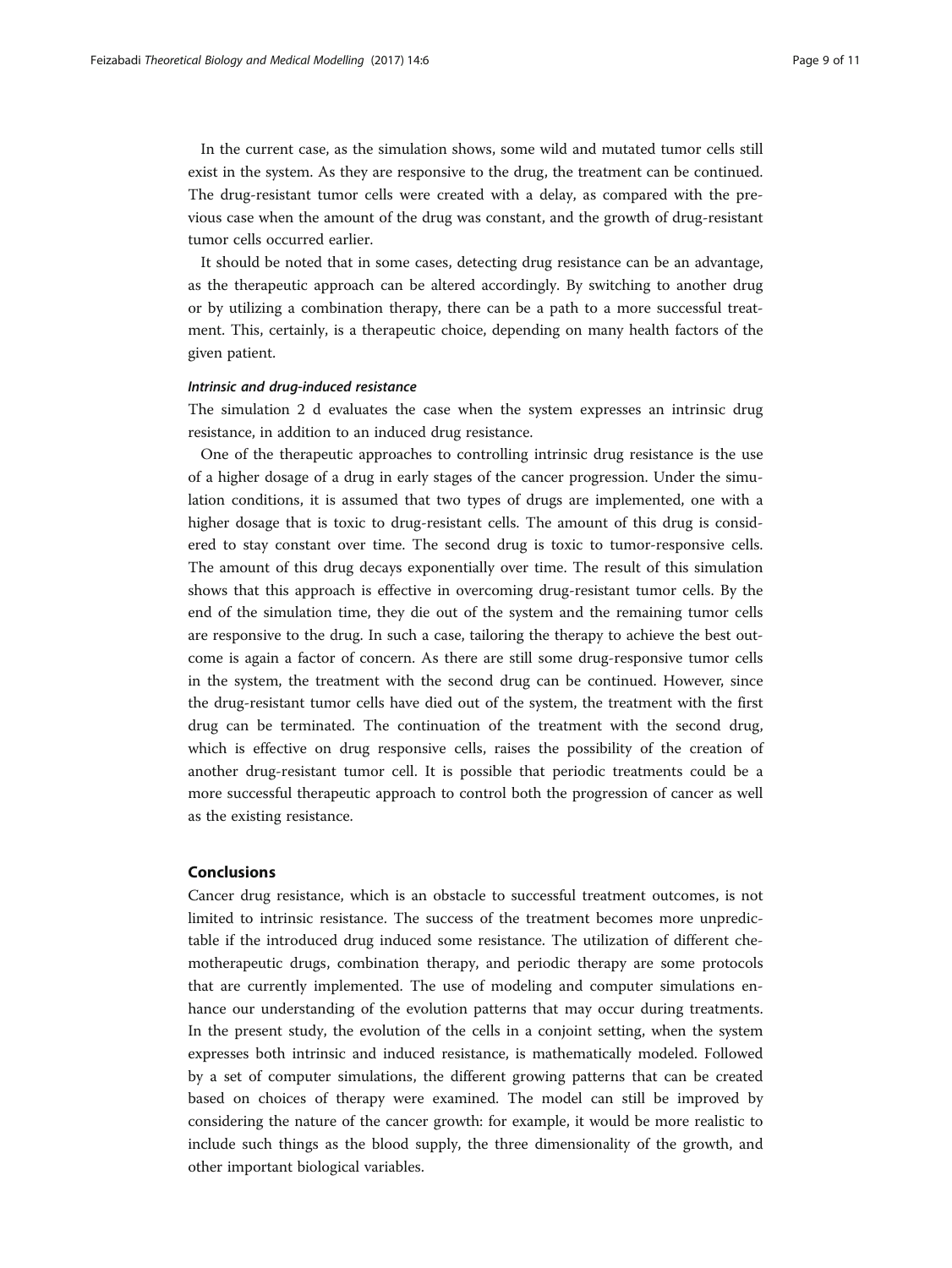<span id="page-9-0"></span>Some open concerns include whether the mutations happen at a constant rate or if the rate can be affected by the drug and other surrounding conditions. Furthermore, in all of these cases, the level of toxicity that the body can tolerate, along with other factors such the strength of the patient's immune system, play important roles in making decisions with regards to impactful therapy.

#### Abbreviations

NSCLC: Non-small cell lung cancer

#### Acknowledgement None

Funding

Not Applicable (None)

#### Availability of data and materials

The computer codes/datasets during and/or analyzed during the current study available from the corresponding author on reasonable request.

#### Competing interests

The author declares that she has no competing interests.

Consent for publication

Not Applicable

# Ethical approval and consent to participate

Not Applicable

#### Publisher's Note

Springer Nature remains neutral with regard to jurisdictional claims in published maps and institutional affiliations.

Received: 2 April 2016 Accepted: 8 March 2017<br>Published online: 21 March 2017

#### References

- 1. Holohan C, Van Schaeybroeck S, Longley DB, Johnston PG. Cancer drug resistance: an evolving paradigm. Nat Rev Cancer. 2013;13:714–26.
- 2. Gottesman MM. Mechanisms of cancer drug resistance. Annu Rev Med. 2002;53:615–27.
- 3. Goldie JH, Coldman AJ: Extensions of the random mutation model of drug resistance. In: Goldie JH, Coldmaan AJ (eds.) Drug resistance in cancer: mechanisms and models. New York: Cambridge University Press; 1998:148-194.
- 4. Foo J, Franziska M. Evolution of acquired resistance to anti-cancer therapy. J Theor Biol. 2014;355:10–20.
- 5. Giaccone G, Ponedo HM. Drug resistance. Oncologist. 1996;1(1&2):82–7.
- 6. Menchón SA. The effect of intrinsic and acquired resistances on chemotherapy effectiveness. Acta Biotheor. 2015;63(2):113–27.
- Juchum M, Gunther M, Laufer SA. Fighting cancer drug resistance: Opportunities and challenges for mutation-specific EGFR inhibitors. Drug Resist Updat. 2015;20:12–28.
- 8. Witten TM. Modeling cellular aging and tumorigenic transformation. Math Comput Simul. 1982;24:572–84.
- 9. Witten TM. Population models of cellular aging: Theoretical and numerical issues. In: Vichnevetsky R, Stepleman RS, editors. Advances in computer methods for partial differential equations- VI: proceesings of the sixth IMACS international symposium on Computer methods for partial differential equations. New Brunswick. New Jersey: IMACS, Department of Computer Science, Rutgers University; 1987.
- 10. Feizabadi MS, Volk C, Hirschbeck S. A two-compartment model interacting with dynamic drugs. Appl Math Lett. 2009;22:1205–9.
- 11. Feizabadi MS, Carbonara J. Two-compartment model interacting with proliferating regulatory factor. Appl Math Lett. 2010;23:30–3.
- 12. Feizabadi MS, Witten TM. Chemotherapy in cojoint aging-tumor systems: some simple models for addressing coupled aging-cancer dynamics. Theor Biol Med Model. 2010;7:21.
- 13. Bajzer B, Carr T, Josic K, Russell SJ, Dingli D. Modeling of cancer virotherapy with recombinant measles viruses. J Theor Biol. 2008;252:109–22.
- 14. Dingli D, Cascino MD, Josic K, Russell SJ, Bajzer Z. Mathematical modeling of cancer radiovirotherapy. Math Biosci. 2006;199:80–103.
- 15. de Pillis LG, Gu W, Radunskaya AE. Mixed immunotherapy and chemotherapy of tumors: modeling, applications and biological interpretations. J Theor Biol. 2006;238:841–62.
- 16. Kirschner D, Panetta JC. Modeling immunotherapy of the tumor-immune interaction. J Math Biol. 1998;37(3):235–52.
- 17. Wu JT, Kirn DH, Wein LM. Analysis of a three-way race between tumor growth, a replication-competent virus and an immune response. Bull Math Biol. 2004;66:605–625.
- 18. Sameen S, Barbuti B, Milazzo P, Cerone A, DelRe M, Danesi R. Mathematical modeling of drug resistance due to KRAS mutation in colorectal cancer. J Theor Biol. 2016;389:263–73.